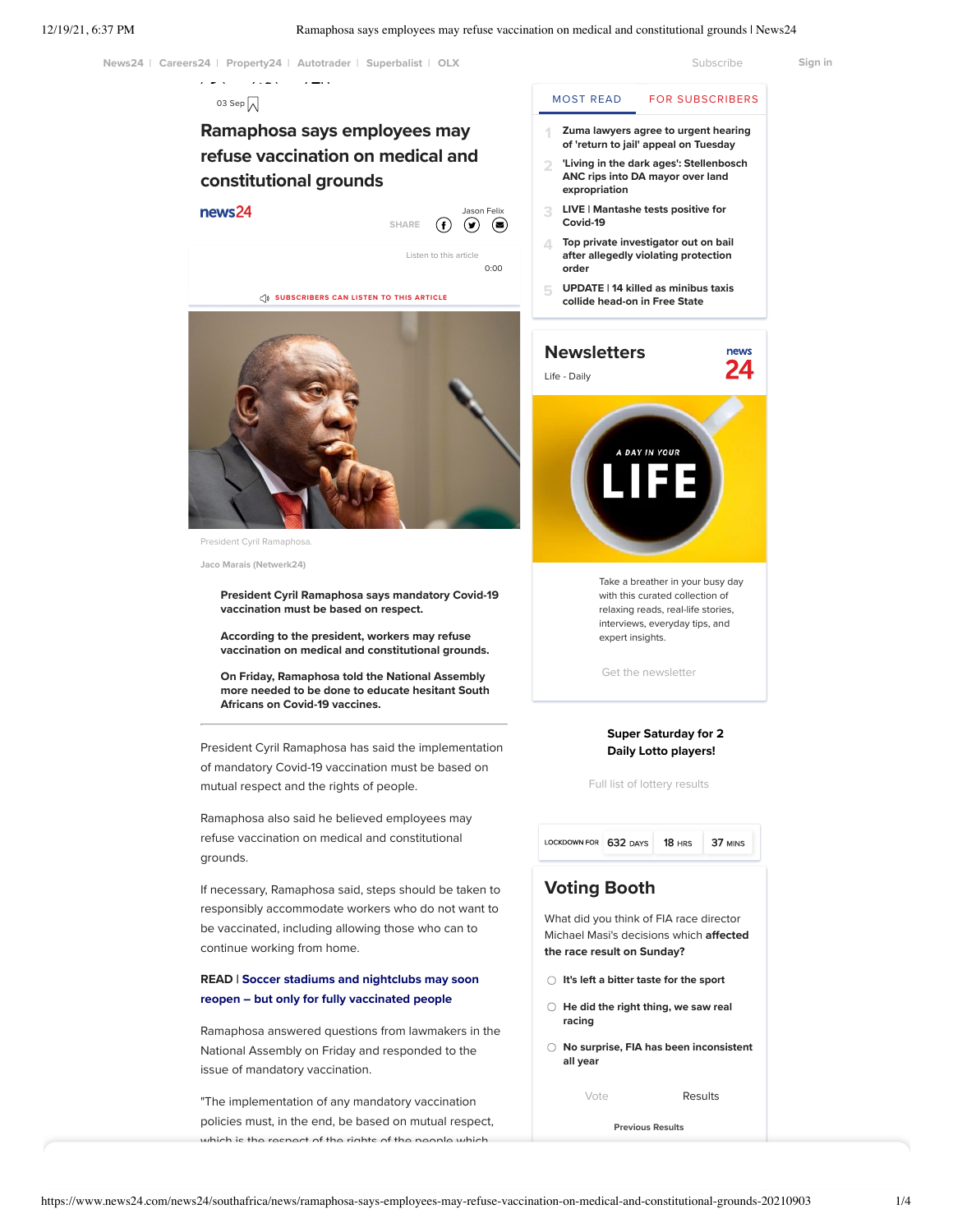operation of the employers business. Now the employer of the employer is a set of the employer of the employer<br>Now that is quite the employer of the employer of the employer of the employer of the employer of the Subscrib a delicate balance that needs to be struck," he said.

#### Ramaphosa said:

No one should be forced to be vaccinated. Instead, we need to use the available scientific evidence to encourage, repeat encourage, people to be vaccinated to protect themselves, but also to protect people around them.

He also said, at the same time, occupational health and safety laws required a safe working environment.

"This situation poses challenges for employers who want to keep their workers safe from Covid-19, while respecting the rights of those who don't want to be vaccinated," Ramaphosa said.

At a press briefing preceding Ramaphosa's session in the National Assembly on Friday, Health Minister Joe Phaahla said the government's position on mandatory vaccination "is very clear".

He said at the moment, the government's priority was not to legislate mandatory vaccination. He said the government will be observing the discussions in the private sector.

"Our priority is to mobilise people to come forward voluntarily and take the vaccine," said Phaahla.

Just under one-quarter of the South African adult population has had at least one vaccine jab. This equates to just under 10 million individuals.

About 3.6 million people were fully vaccinated, said Phaahla.

## [READ HERE | Q&A | 'In SA, the discredited tells you to](https://www.news24.com/news24/opinions/fridaybriefing/qa-in-sa-the-discredited-tells-you-to-get-vaccinated-clinical-psychologist-sathasivian-cooper-20210902) get vaccinated' - clinical psychologist Sathasivian Cooper

ACDP leader Kenneth Meshoe said the right to vaccinate or not has been taken away from totalitarian governments.

"Emerging dictators are trying to force people to take vaccines they don't want. This must be resisted by the people of the world," he said.

IFP MP Narend Singh said more needed to be done to convince South Africans to get vaccinated.

More videos

[PODCAST | Elections, load](https://www.news24.com/news24/video/southafrica/news/podcast-elections-load-shedding-and-covid-19-looking-back-at-2021-20211211) shedding and Covid-19: Looking back at 2021

11 Dec

[Listen](https://www.news24.com/news24/podcasts)

|                   | <b>CURRENCIES</b> COMMODITIES JSE INDEXES |         |
|-------------------|-------------------------------------------|---------|
| Rand - Dollar     | 15.92                                     | $+0.0%$ |
| Rand - Pound      | 21.08                                     | $-0.0%$ |
| Rand - Euro       | 17.90                                     | $-0.0%$ |
| Rand - Aus dollar | 11.35                                     | $-0.0%$ |
| Rand - Yen        | 0.14                                      | $-0.0%$ |
|                   |                                           |         |

All JSE data delayed by at least 15 minutes

# [Feel Good](https://www.news24.com/news24/southafrica/feel_good)

[KZN woman graduates with](https://www.news24.com/you/news/local/kzn-woman-graduates-with-a-bachelors-degree-at-the-same-university-she-cleans-20211214) a bachelor's degree at the same university she cleans

14 Dec

WATCH | 'Being brown is [lovable!' Mom makes dolls to](https://www.news24.com/news24/video/southafrica/news/watch-being-brown-is-lovable-mom-makes-dolls-to-promote-diversity-in-toy-industry-20211216) promote diversity in toy...

16 Dec

FEEL GOOD | Activist cycles [from Joburg to Cape Town to](https://www.news24.com/news24/southafrica/news/feel-good-activist-cycles-from-joburg-to-cape-town-to-raise-funds-for-girl-fighting-cancer-20211215) raise funds for girl...

15 Dec

[More Feel Good news stories](https://www.news24.com/news24/southafrica/feel_good)

## Editorial feedback and complaints

Contact the public editor with feedback for our journalists, complaints, queries or suggestions about articles on News24.

[LEARN MORE](https://www.news24.com/news24/southafrica/news/contact-news24s-public-editor-with-reader-complaints-20180212)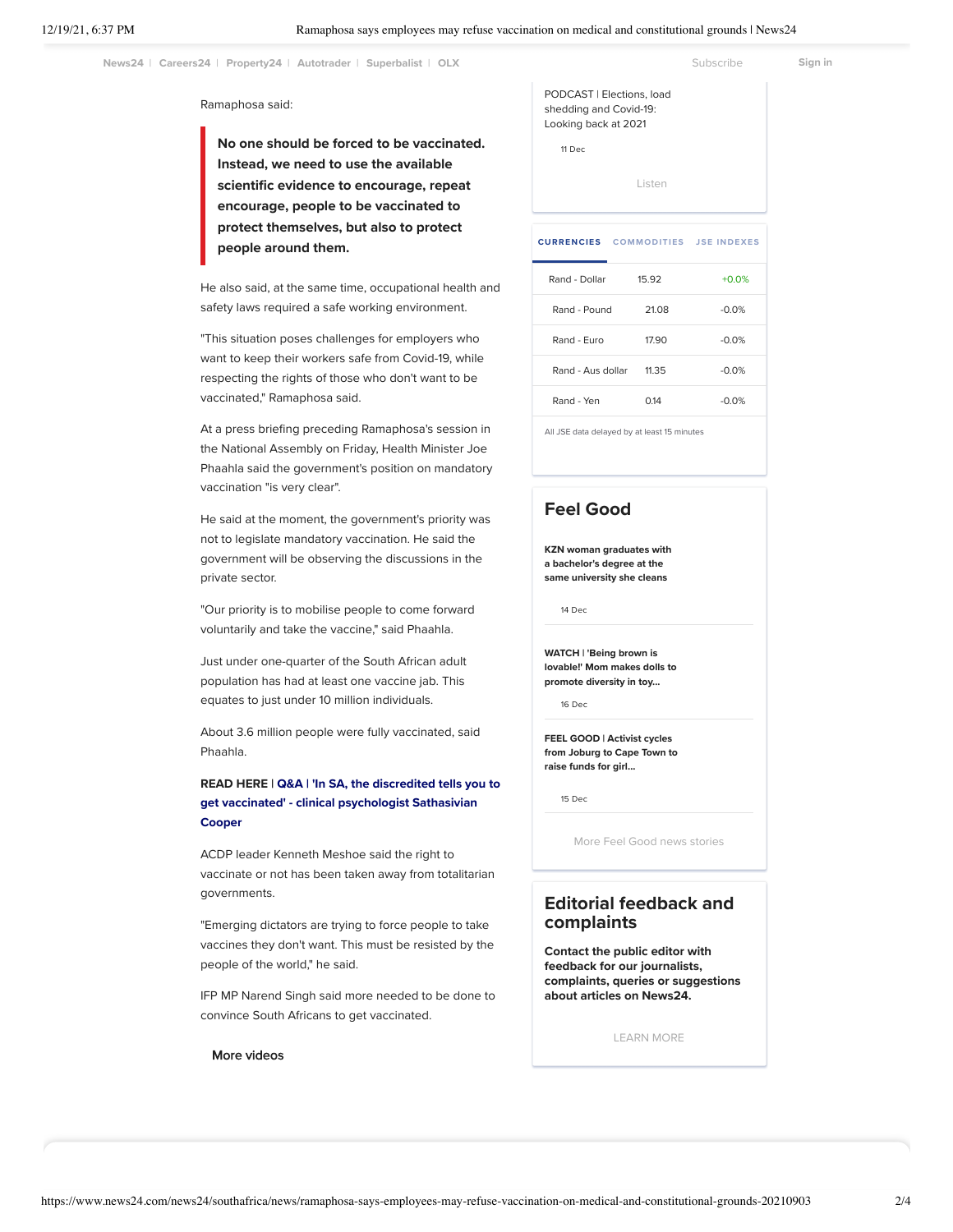[News24](https://www.news24.com/news24) | [Careers24](https://www.careers24.com/) | [Property24](https://www.property24.com/?utm_source=news24.com&utm_medium=referral&utm_campaign=news24-link) | [Autotrader](https://www.autotrader.co.za/) | [Superbalist](https://superbalist.com/) | [OLX](https://www.olx.co.za/?invite=%20news24-za_news24-footer&utm_source=news24-za&utm_%20medium=free&utm_content=%20news24_footer&utm_%20campaign=news24-footer) [Subscribe](https://www.news24.com/subscription) Superbalist | OLX Superbalist | Superbalist | Superbalist | Superbalist | Superbalist | Superbalist | Superbalist | Superbalist | Superbalist | Sup



**fitness and mo…**

**Africans only…**

Johannesburg residents felt [a slight sense of relief as the](javascript:;) country moved to Level 2 lockdown.

[President Cyril Ramapho](javascript:;) announced on Monday, a nationwide lockdown for to combat the spread of.

"Mr President, I want to submit that words like encourage, mutual respect, really don't resonate with those that are anti-vaxxers. And we have to do more. We really have to do more than encourage and ask for mutual respect, honourable president.

"I'm a law-abiding citizen, I'm a God-fearing man, but when legal people and religious people get involved in a debate which centres around human life, when one loses siblings and friends and relatives in front of you, young people, I mean, this debate should take another dimension," he said.

If you come across Covid-19 vaccination information [that you do not trust, read](https://www.news24.com/health24/getting-to-know-vaccines/covid-19-vaccine-myths-debunked-get-the-facts-here-20210708) Covid-19 vaccine myths debunked: Get the facts here. If you can't find the facts

you're looking for, email us at the address mentioned in

[MEDIA24](https://www.media24.com/privacy-policy/) PRIVACY POLICY

[Contact Us](mailto:feedback@news24.com?News24%20Desktop%20Site%20Feedback)